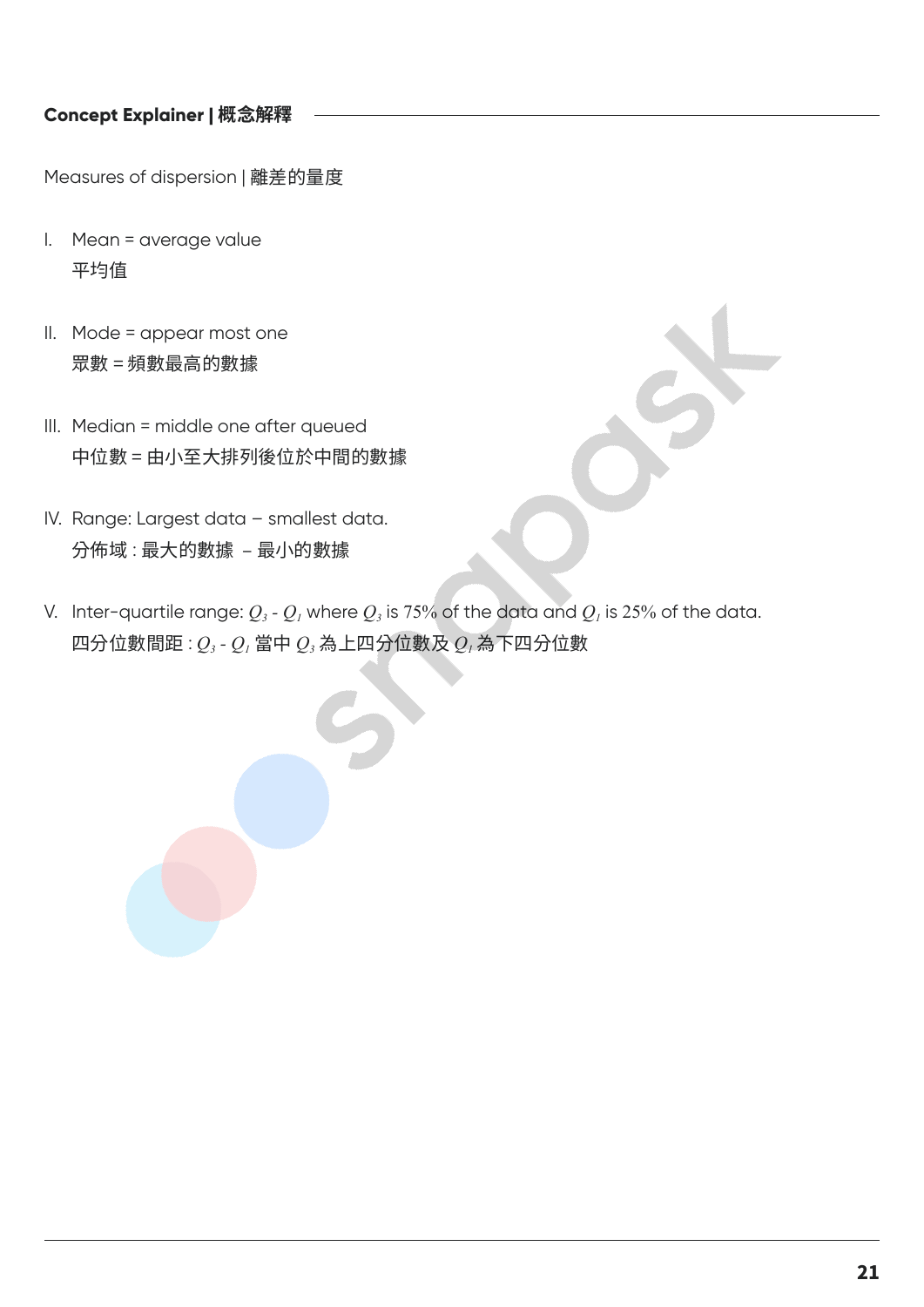## **Concept Explainer | 概念解釋**

Example | 例題

Find the mean, mode, median, range and inter-quartile range of 1, 2, 3, 8, 4, 4, 4 and 6. 求 1、2、3、8、4、4、4 及 6 的平均數、眾數、中位數、分佈域及四分位數間距。

Solution | 題解

Mean 平均值 :  $\frac{1+2+3+8+4+4+4+6}{8} = 4$ 

Mode 眾數 :4

先小至大排 1, 2, 3, 4, 4, 4, 6, 8

Median 中位數 :

 $\frac{4+4}{2} = 4$ 

Range 分佈域 : 8 - 1 = 7 先小至大排 1, 2, 3, 4, 4, 4, 6, 8

$$
Q_3 = \frac{4+6}{2} = 5
$$
  $Q_1 = \frac{2+3}{2} = 2.5$ 

Inter-quartile range 四分位數間距 : 5 – 2.5 = 2.5